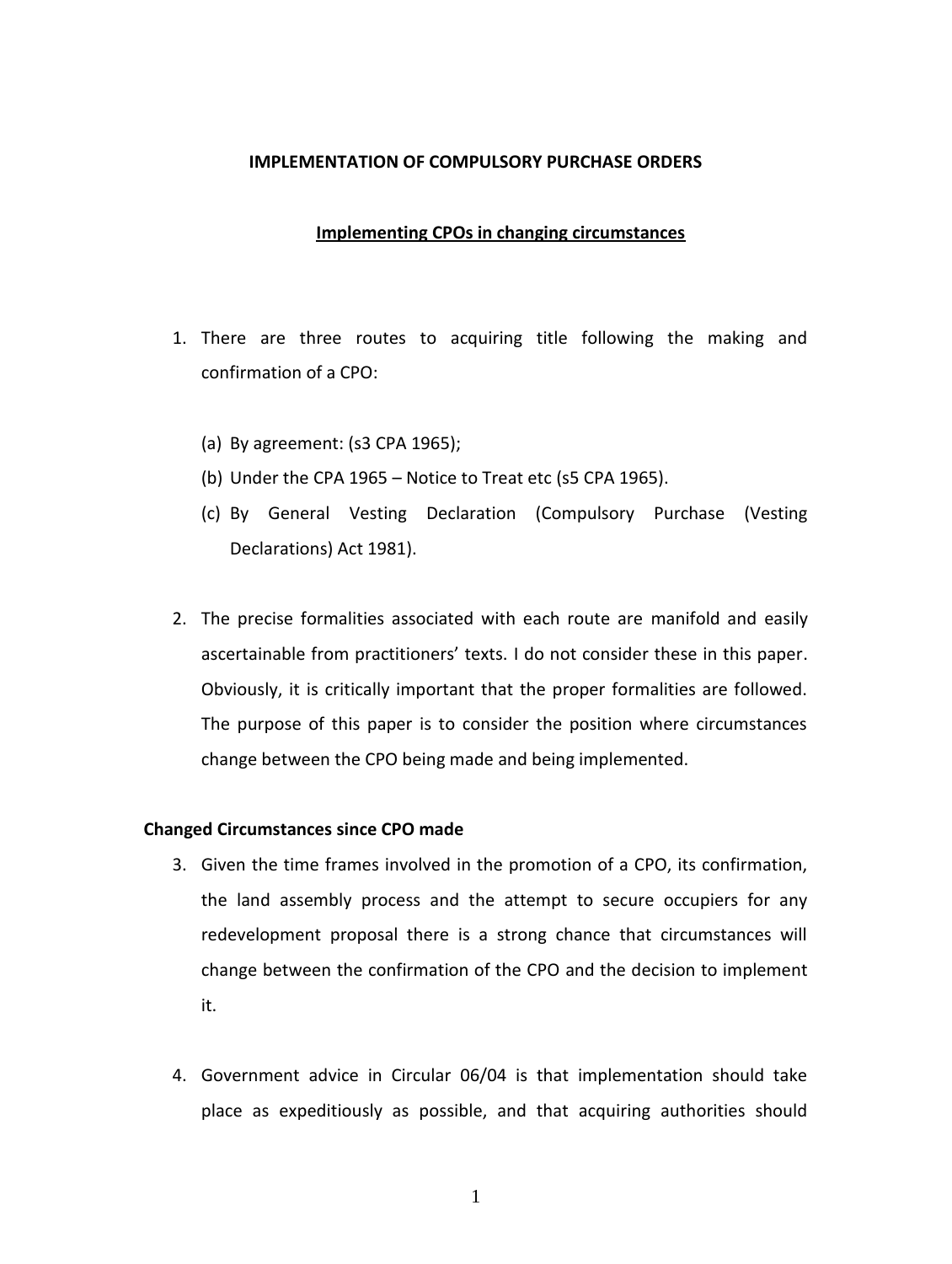minimise the time delay between the confirmation of the Order and taking possession<sup>1</sup>, and that they should be open to acquiring particular interests by agreement where this is requested before the implementation of the CPO.

- 5. However, in practice there will be certain matters beyond the control of the acquiring authority which will inevitable impact on their ability to progress the implementation "expeditiously". An obvious example of this is the economic climate and the availability of finance, as demonstrated with the recent recession and difficulty of developers in obtaining credit on favourable terms. A further factor will be the difficulty in establishing the total liability to compensation to which the acquiring authority will be exposed if it proceeds with implementation. Whereas the acquiring authority through its advisers should be able to estimate the open market value of the land being taken, there are other mattes which it will struggle to predict accurately, for example any disturbance claim which may include an element of lost profits.
- 6. Some key principles determine whether the CPO obtained can be proceeded with:
	- (a) powers of compulsory purchase can only be exercise for the purposes for which they were granted, and not for any different (collateral) purpose (**Grice v Dudley Corporation** [1958] Ch 329.
	- (b) The proper purposes include those which can fairly and reasonably be considered incidental to, or consequential upon, the principal purpose for which the relevant power has been conferred (**Grice and Dudley Corporation; Merivale Builders Ltd v SSE** (1978) 36 P&CR 87);

<sup>&</sup>lt;sup>1</sup> Circular 06/04 paragraphs 58-59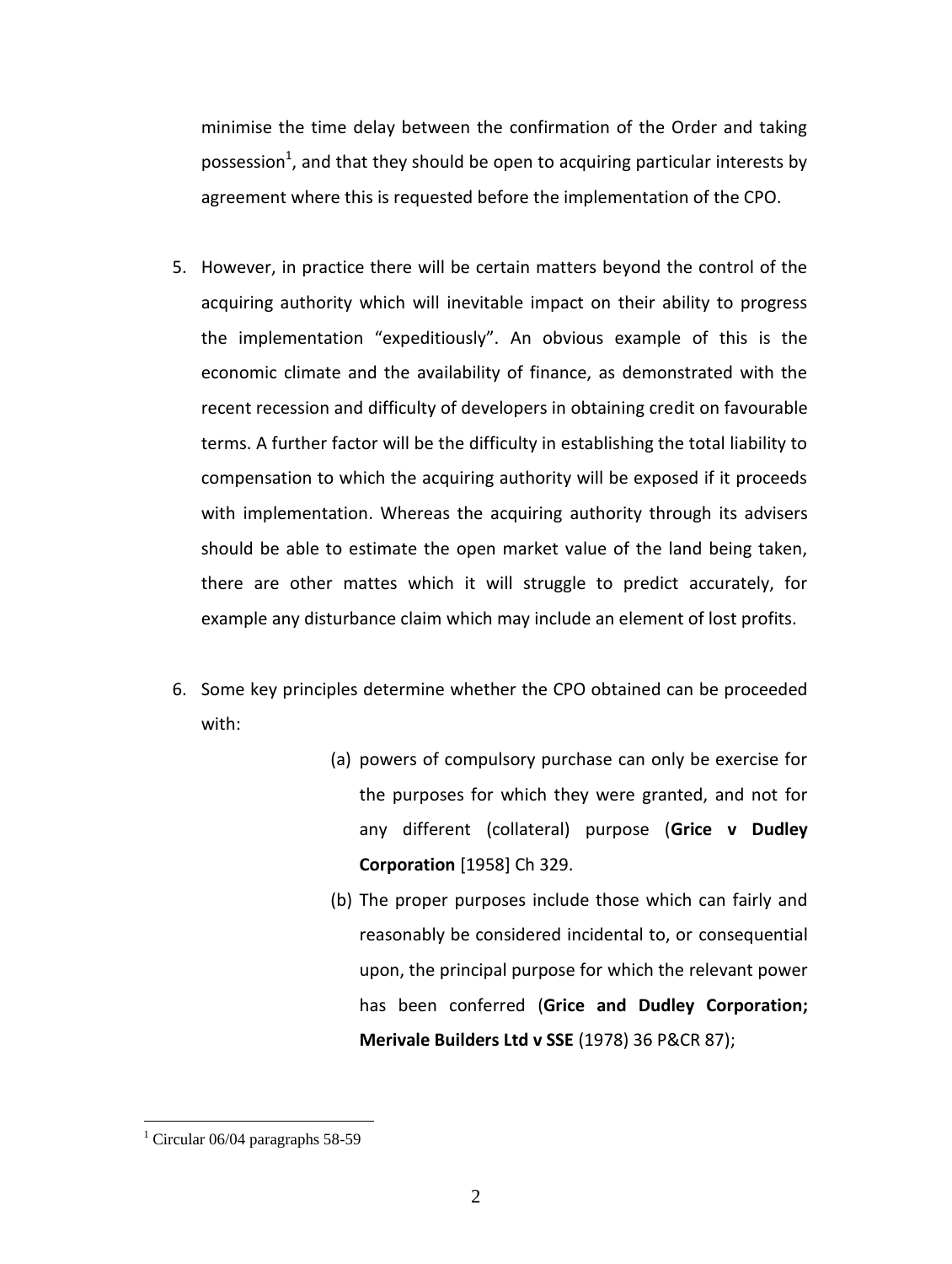- (c) The test that must be applied is whether the exercise of the power of compulsory acquisition is for the statutory purpose and whether what the acquiring authority proposes to do is "against good conscience" (**Simpsons Motor Sales v Hendon Corporation** [1964] AC 1088).
- 7. The purposes for which powers of compulsory purchase may be granted are very wide ranging. These will include Acts promoted to deliver a specific piece of infrastructure, e.g. Crossrail Act 2008, but also more general powers such as the acquisition of land to provide for housing (under the Housing Acts) or to facilitate the development, redevelopment, or improvement of land (under section 226 of the Town and Country Planning Act 1990).
- 8. In each case it is necessary to identify the particular purpose for which the land was acquired. In some cases this will be very straightforward, especially where the power was conferred to deliver a specific project.
- 9. In other cases, particularly the planning powers, the purpose will have to be construed from the documents: the CPO itself, the Statement of Reasons, the Inspector's Report into any objections etc.
- 10. Government advice is to use a more specific power when one is available, and only to use a general power where unavoidable<sup>2</sup>, and indeed the Secretary of State may refuse to confirm an order if it seems to him that a general power is being used to frustrate the intention of Parliament<sup>3</sup>.
- 11. So, what can lawfully change?

 $2$  ODPM Circular 06/04 paragraph 15.

<sup>3</sup> ODPM Circ 06/04 Annex A paragraph 2.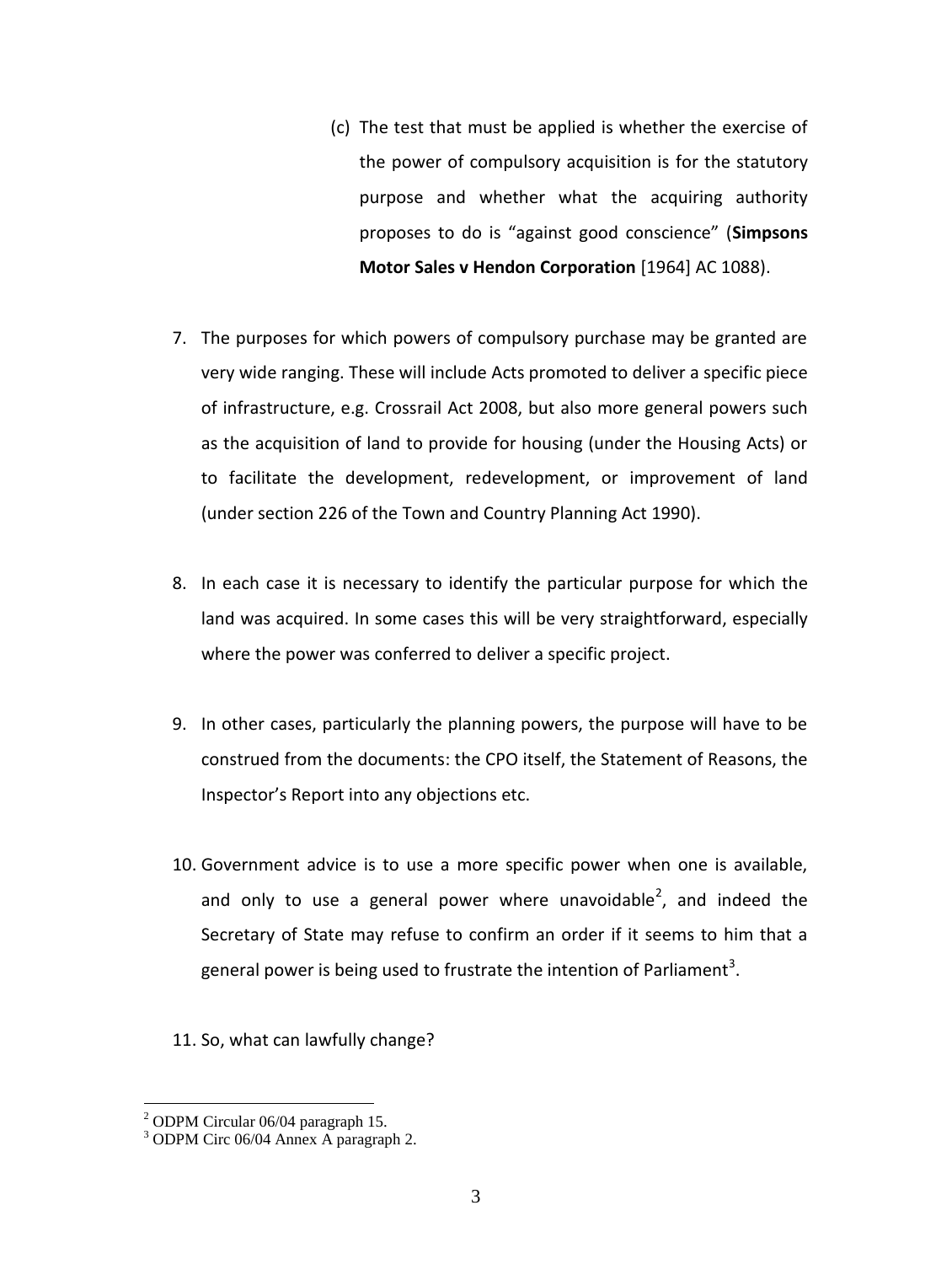12. Good example of possible changes is in the recent case of **R (on the application of Iceland Foods) v Newport City Council** [2010] EWHC 2502 (admin).

#### **The Facts**

- Claimant applied to quash making of GVD for city centre retail led redevelopment scheme
- CPO made on 13th April 2006 "to allow the redevelopment of the existing built development on the Land to be Acquired [John Frost Square] to provide a mixed use development ..."
- Claimant objected to CPO
- Inspector recommended confirmation
- CPO confirmed on 4th April 2007 "for the purpose of securing the carrying out of a comprehensive scheme of development (including retail, leisure, residential and hotel uses together with car parking, highways alteration and public realm works)"
- On 16th June 2009 Council's Cabinet resolved to complete all outstanding acquisitions under the Order, not to extend the development agreement (due to expire on 31st July 2009), and to re-market the site
- By then much of scheme had been pre-let, hotel had been dropped, and a number of premises had been vacated; but viability of scheme was in doubt and developer was in financial difficulties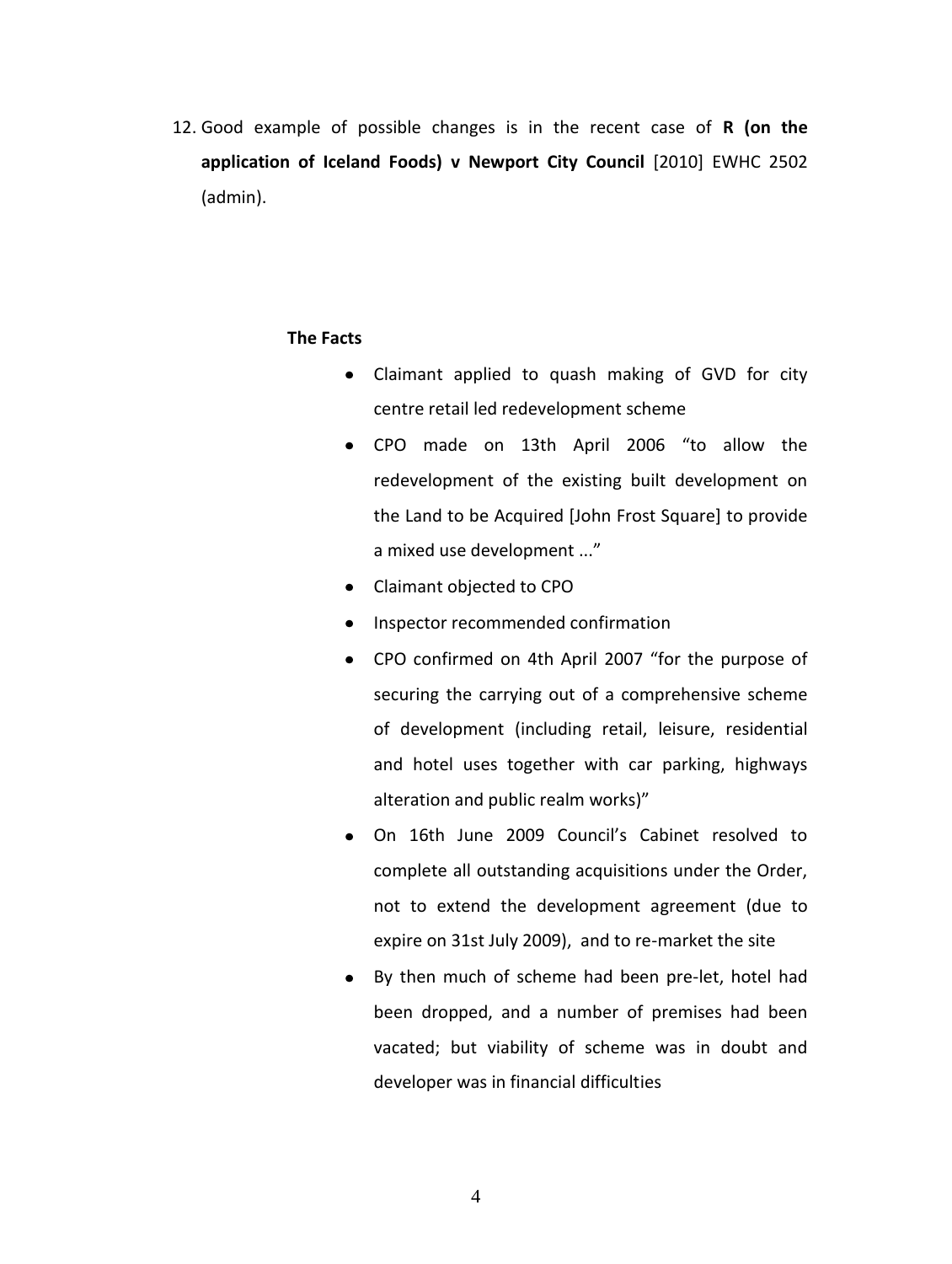- GVD executed 27th November 2009, despite Claimant's assertion that this would be illegal
- Notice of making GVD served on 21st December 2009

## **Grounds of Claim**

- Grounds of claim were that execution of GVD was unlawful because:
- $\bullet$ (i) its purpose was different from that for which CPO was made and confirmed
- (ii) it was contrary to Claimant's human rights  $\bullet$

# **Ground (i)**

- Judge referred to *Simpsons Motor Sales v Hendon Corpn* [1964] AC 1088 – where CP power is authorised for a particular statutory purpose, it cannot be exercised for a different or collateral purpose
- Purposes here defined by TCPA  $s226(1)(a)$  and (1A), by the Order itself, and by the terms of the confirmation letter, i.e. to secure the carrying out of "a comprehensive scheme of development which included many and various different land uses" – but not by a particular developer or company
- Claimant argued that, since by June 2009 scheme was not viable and could not be funded, purpose of executing GVD was not to secure implementation of scheme underlying CPO but to accumulate a land bank to facilitate some unspecified development in the future
- Judge found that, read as a whole, the relevant reports were advising Cabinet "to take a course of action which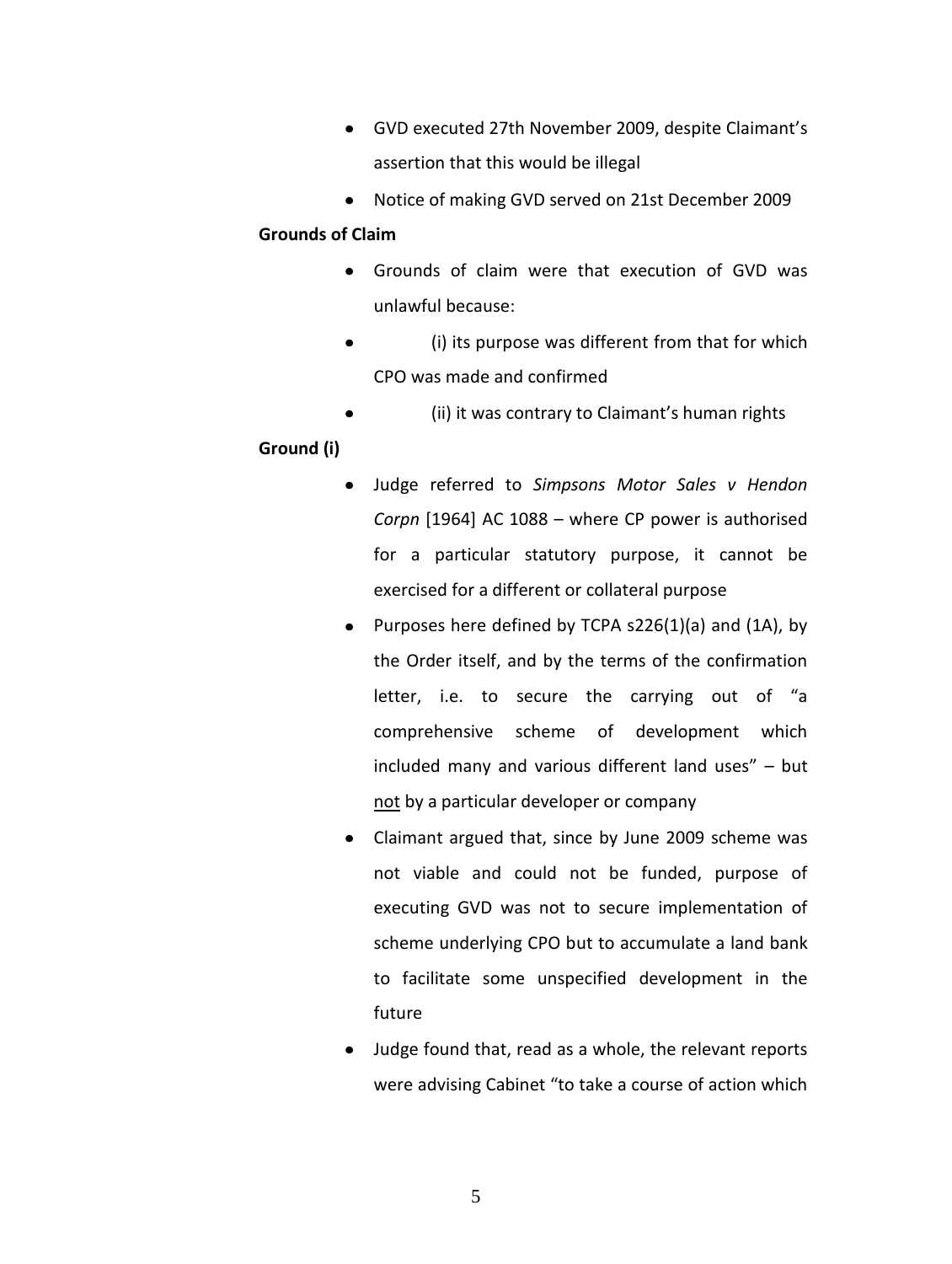will best facilitate the carrying out of a redevelopment scheme at John Frost Square"

- $\bullet$ It was significant to the judge's decision that the site was to be re-marketed on the basis of the existing planning permission and development brief, and that the permitted scheme could (in Cabinet's view) still viably be delivered by another developer
- Claimant also argued that it was irrational of the Council to implement the CPO in circumstances where they had found that the scheme was unviable
- But in fact, Council had only decided that implementation of the scheme could still take place subject to obtaining alternative funding; therefore not irrational.

# **Ground (ii)**

- Inspector gave proper consideration to the  $\bullet$ interference with human rights (by use of the standard formula)
- Changes in circumstances in the meantime did not mean that implementation of CPO through execution of GVD constituted an unjustified infringement of human rights
- This ground failed for the same reasons as ground (i), i.e. that the GVD had not been executed for a different or collateral purpose

### **Procedure and Delay**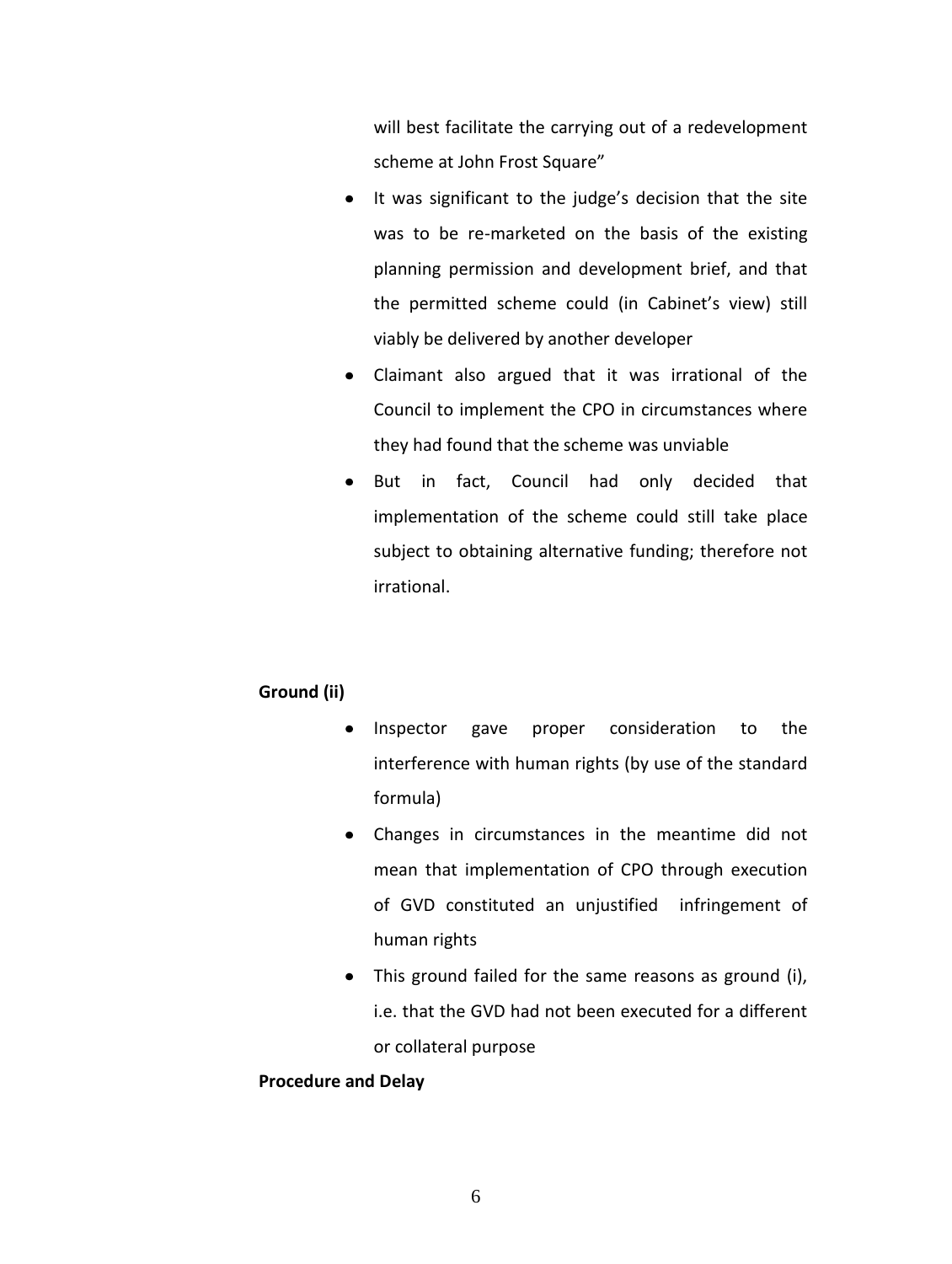- The Court found that it is the administrative act of executing a GVD that is challengeable by way of JR, rather than the decisions that precede this
- On that basis, the claim was probably not brought promptly; but, given his conclusions on the merits, it was unnecessary for the judge definitively to decide the point

#### **Comments**

- Viability problems are likely to be an issue with a  $\bullet$ number of CPOs for town and city centre redevelopment schemes that were promoted/confirmed before the recession
- To resolve these, changes to the permitted schemes (including e.g. different uses/mix of uses and reduced site area) and/or to the Council's chosen development partner may be needed
- The *Iceland* case turned on its own facts
- It was of particular significance that the Court found that the Council considered the scheme underlying the CPO still to be capable of implementation in the hands of another developer
- The dropping of the hotel from the scheme was not seen as a problem
- Even if more extensive changes were made, the question would still be whether the execution of the GVD was for purposes which were (a) within the scope of the powers in s226, and (b) in conformity with the reasons given for making and confirming the Order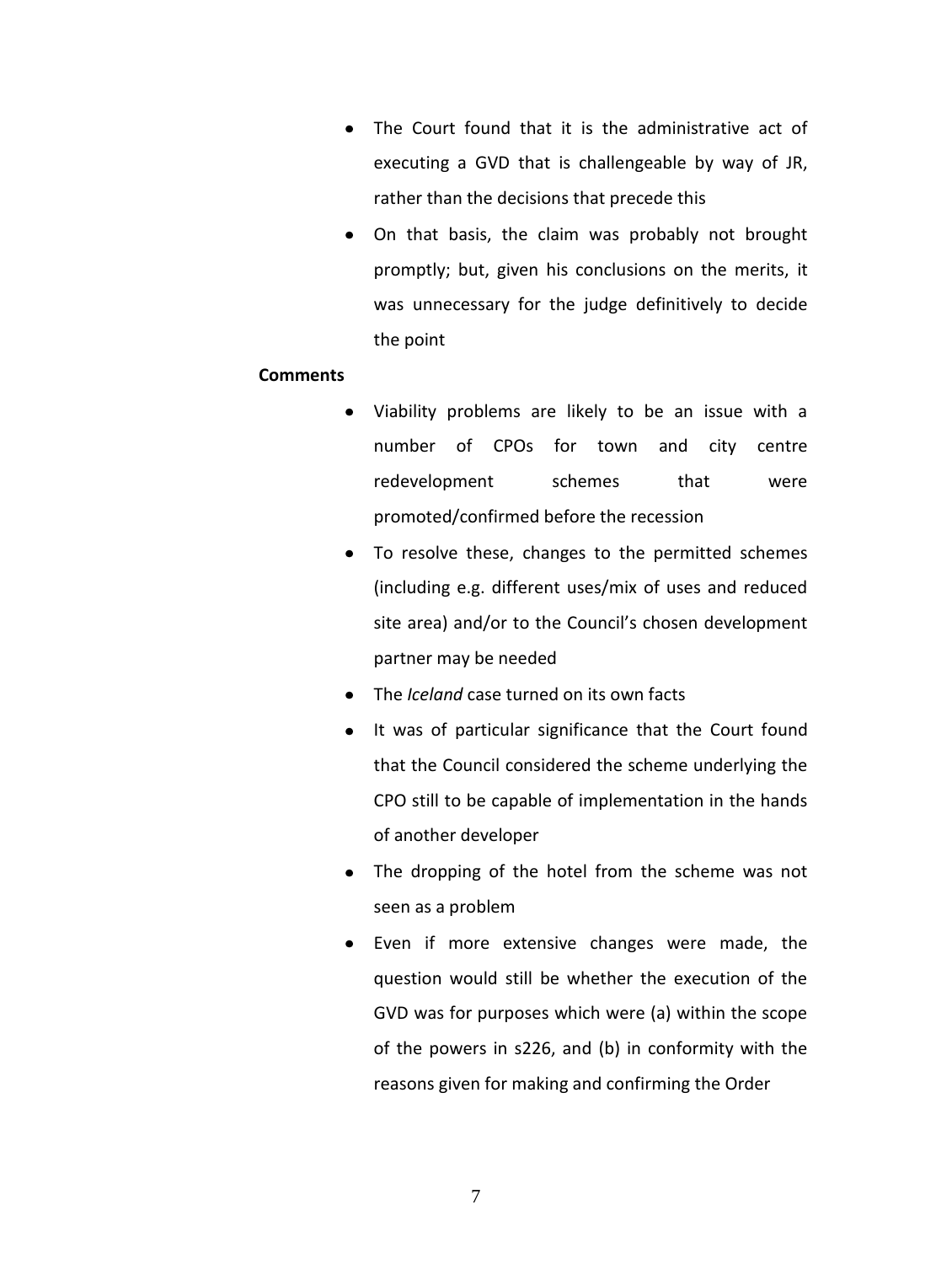- Judge did not say that wanting to use the CPO powers before they expired was in itself an unlawful consideration
- May well be particular difficulties in cases where purpose of CPO is expressed in terms of facilitating a specific scheme
- Therefore drafting of CPO itself and Statement of Reasons of key importance
- 13. Another example is found in **R v Carmarthen DC ex parte Blewin Trust** [1990] 1 EGLR 29. Very briefly, the Council made a CPO over land including the car park of a hotel. The hotel owners objected on the grounds that they needed the car parking spaces to support the hotel. The developer agreed to provide a number of spaces within the redevelopment scheme and the Inspector confirmed the CPO. The purpose of the CPO (stated within the CPO) was "the development, redevelopment and improvement for commercial purposes of the development of retail stores and ancillary car parks". The CPO was made on 23 May 1985 and was confirmed in April 1986. Outline planning permission for the scheme had been obtained in April 1984. In confirming the CPO the Inspector found that the redevelopment scheme would allow for sufficient parking on the site, and he referred to the agreement with the developer to provide a minimum of 50 spaces.
- 14. Over the next two years changes among the proposed occupiers and developers took place. The new developer proposed a much more extensive scheme. Within this scheme the developer proposed 6/7 spaces next to the hotel, and a further 13/14 100m away.) To enable the scheme to go ahead the Council published its intention to make a GVD on 19 May 1989. The hotel owners (Blewin) challenged this decision on the ground that the CPO had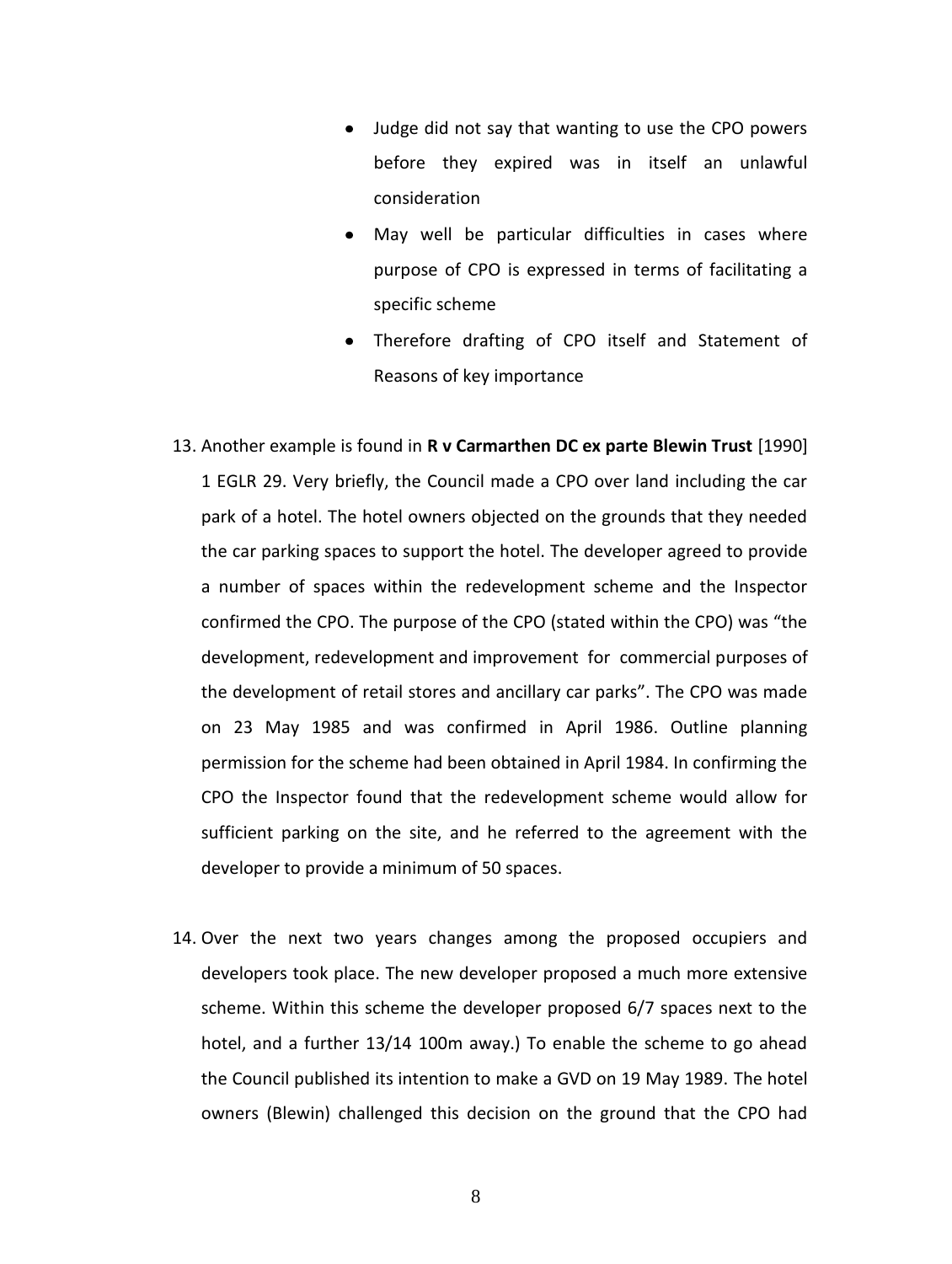been made and specifically confirmed in the face of objections based upon specific proposals, and a specific factual allowance for 50 car parking spaces next to the hotel. It was for this purpose that the power was vested. The Council, it was claimed, was now exercising that power for a different purpose, and Blewin was denied the right to object to that scheme and to the loss of its spaces. At the time of the claim the hotel has ceased trading.

- 15. The Court (Nolan J.) commented: "It does seem to me extraordinary that the inquiry into objections which the Secretary of State is bound to make should be regarded as conclusive without any statutory right to bring up matters which may substantially enhance the validity of the objections and which occur between the granting of the power to make a vesting declaration and the execution of that power. But that is the law."
- 16. Nolan J applied the principle from **Simpsons Motor Sales (London) Ltd**. He considered that the purpose for which the CPO was made was wide enough to comprehend the new development now proposed. Circumstances had changed: the developer had changed, the agreement to provide the spaces had not come to fruition, and the hotel had ceased trading. It was not the Court's role to ask whether the Inspector would have reached the same conclusion on the changed circumstances. The Council was not acting unconscionably, "and the interest of the claimant (which will be reflected in the compensation payable), should not be allowed to prevail over the interest of the others affected by the development so as to preserve for the applicants the desire which they undoubtedly have to get the hotel back into operation".
- 17. The facts of **Simpsons Motor Sales (London) Ltd** provide perhaps the widest change in circumstances, certainly the most dilly dallying by the Corporation.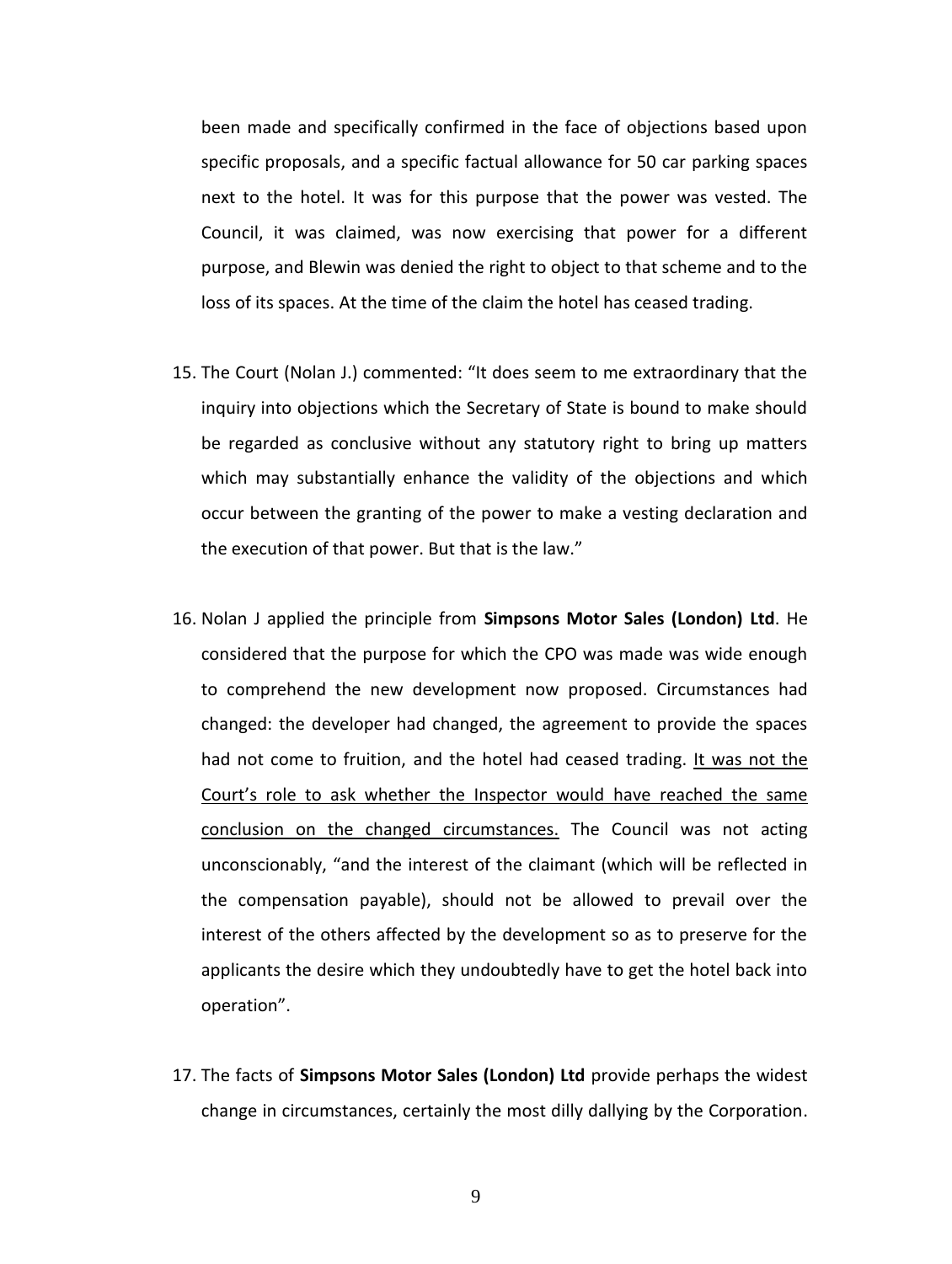On 25 March 1952 the Corporation made a CPO under section 74 of the Housing Act 1936 "for the purpose of providing housing accommodation under Part V" of the 1936 Act. This included land on which Simpson's traded motor cars. Notice to treat was served in October 1953, and notice of entry served in August 1954. At that time the Council intended to build 12 flats on the land. By 1959, no action had been taken, and in fact the project had disappeared. The Council considered that to develop the site on its own was not realistic, it would have to be developed as part of a larger redevelopment, but in the circumstances that would not take place in the foreseeable future. The Council resolved however to proceed with the compulsory acquisition. Simpsons claimed that it was not open to the Council to proceed with the implementation of the CPO which had been conferred for a specific purpose, and the Council now proposed to acquire the land as part of a general redevelopment, and a new CPO should be made.

- 18. The House of Lords (Lord Evershed) applied the collateral purpose test: "*where a body such as the corporation obtains a power of compulsory acquisition which is expressed or limited by reference to a particular purpose, then it is not legitimate for the body concerned to seek to use such power for some different purpose or to use the language of Lord Cranworth LC in Galloway's case for a collateral purpose*".
- 19. There was a separate power available under the Housing Act for 'Clearance and Redevelopment'. Simpsons claimed that the Council was implementing the power for a purpose within that part of the Housing Act, or under the Town and County Planning power to acquire land for redevelopment (now s226). Lord Evershed (with whom the whole Court agreed) held that the CPO did not limit the land to the specific project in mind at the time it was made. The land was available for any purpose contemplated within that part of the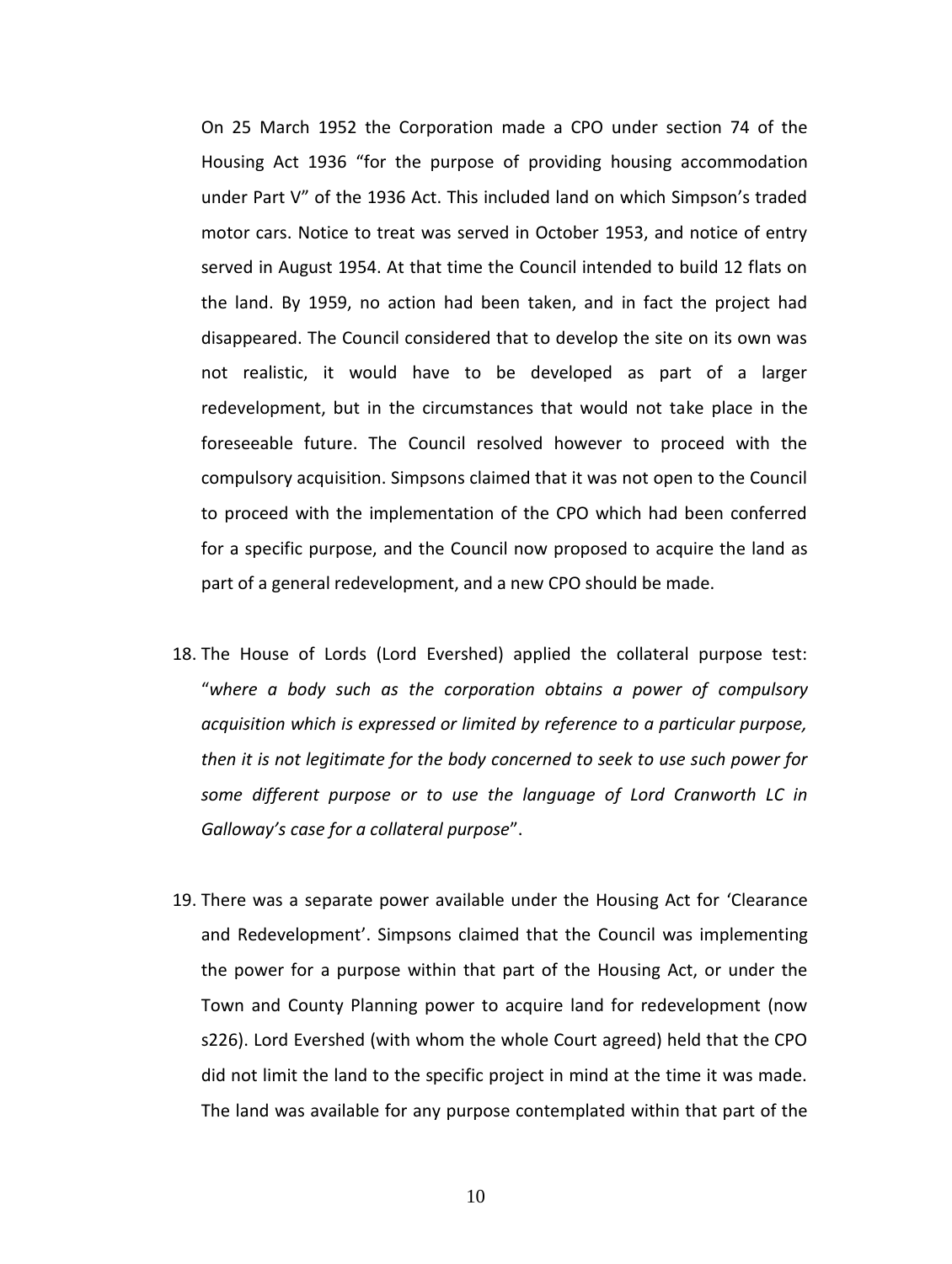Housing Act. "Although from the beginning of 1956 onwards the actual use to which the North Road site would ultimately be put became vague, if not visionary, it cannot be said that in all that during that period occurred the corporation at any time determined upon a use of the site which would be outside the purposes of Part V of the Housing Act or upon a use of the site which would be outside the purposes of Part V of the Housing Act or upon a use of any of the suggested "redevelopment" area which would be inconsistent with the North Road site being utilise in fact by the corporation for any purpose other than the purpose of providing housing accommodation within the scope of Part C of the Housing Act".

20. Secondly, Lord Evershed considered whether in equity the Corporation should be prevented from proceeding with the compulsory acquisition,. He defined the test as follows:

> "*If such an equitable right is to be found then it must, as I conceive, be based upon the view that to permit the corporation to continue to enforce their rights under the original compulsory purchase order must in some real sense by against good conscience. In order to achieve such a result it seems to me that it would be necessary to show one or both of the following: that there has been on the part of the corporation something in the nature of bad faith, some misconduct, some abuse of their powers*".

- 21. Lord Evershed found no evidence of such bad faith.
- 22. Finally, in **Procter and Gamble Ltd v SSE** (1991) 63 P&CR 317, the Council made a CPO "for the purposes of securing the regeneration of part of the Tyne and Wear Development Area". Outline planning permission had been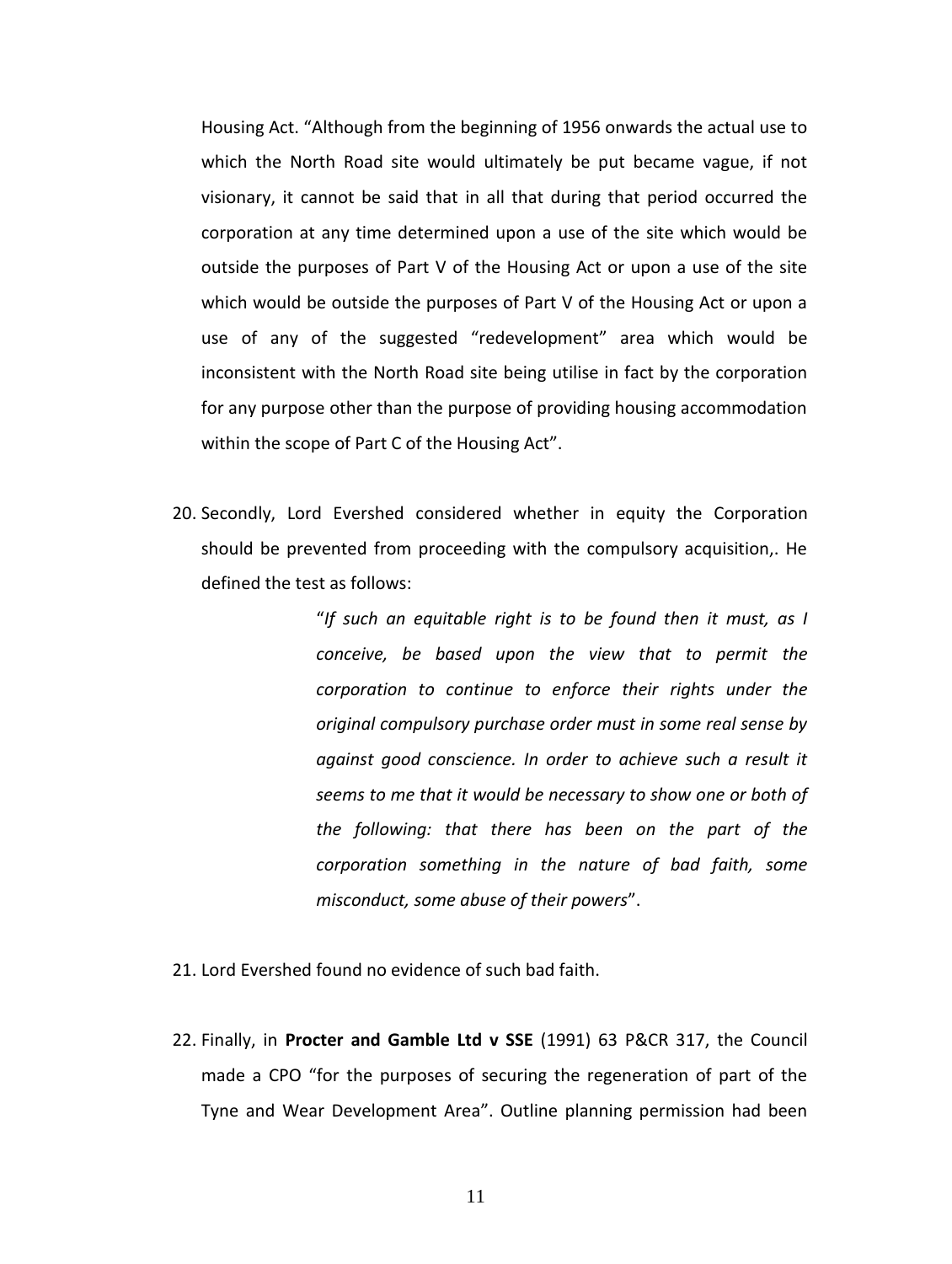granted for a large regeneration scheme, including East Quayside. Subsequent to the CPO being made the highways authority objected to the highways aspect of the proposal. The Council therefore agreed that part of the Order land should be dedicated for highways purpose to allow road widening. This had not formed any part of the stated purpose of the CPO previously, or of the Statement of Reasons. There was then the inquiry into objections to the CPO, which led to the CPO being confirmed, the Inspector concluding that the road improvements were reasonably necessary to deliver the regeneration of East Quayside. The Claimant challenged on the ground that the Order had been confirmed for a purpose different or additional to that for which it was made.

23. The Court of Appeal accepted that a CPO made for one purpose could not be confirmed for another purpose or an additional purpose. However, the actual purpose of the CPO was the regeneration of the East Quayside area, not the implementation of a particular scheme. The highway improvements were necessary to deliver that purpose. The confirmation of the CPO was therefore for the same purpose as that for which it was made.

#### **Conclusion**

- 24. Since **Simpsons** was decided there is now within the legislation a requirement to exercise the power of compulsory acquisition within 3 years of it being conferred (s4 CPA 1965). This would prevent such long stalemates as existed in that case.
- 25. However, where the AA choose to proceed via notice to treat and notice of entry there is the prospect of a period of up to six years between confirmation of the CPO power and the final date for their implementation (If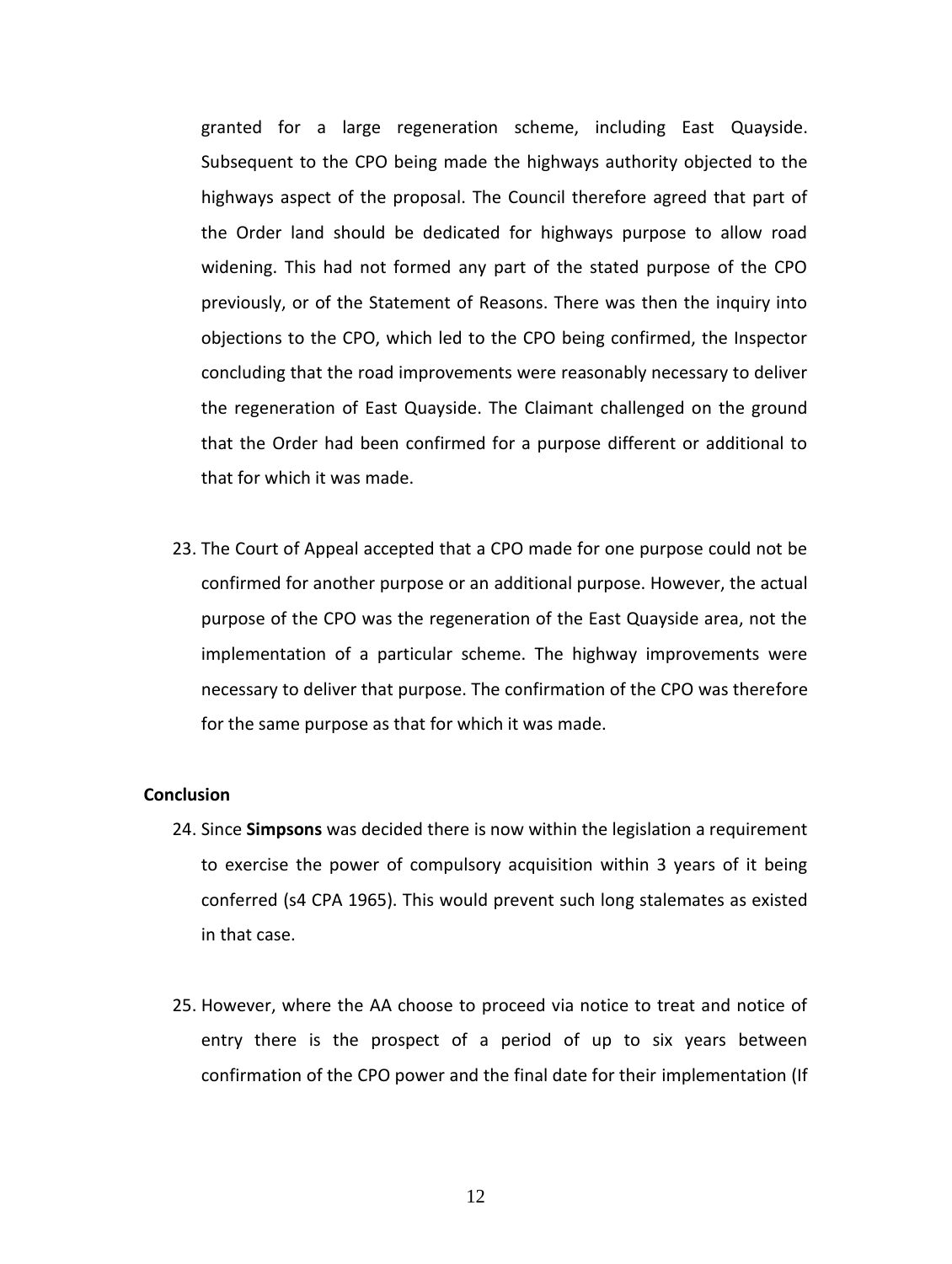NTT is served within 3 years it remains valid for further 3 years<sup>4</sup>) – a prospect referred to in Circular 06/04 as "daunting"<sup>5</sup> for landowners.

- 26. It therefore remains eminently possible that circumstances will change between the CPO being made and being implemented. The above cases make clear that it is not appropriate for there to be a review at the time of implementation of whether the CPO would be confirmed again if reconsidered against those changed circumstances. As a result there is considerable scope for changes to take place, provided that the acquiring authority acts in good faith.
- 27. There is therefore a gulf between the policy as to implementing CPOs expeditiously, and effectively as soon as possible after they are confirmed, and the legal scope for implementing the CPO in changed circumstances.
- 28. In each case the scope for changes to take place will be determined by the precise terms of the CPO and the stated purpose for which it was made and confirmed. Those drafting CPOs and the Statement of Reasons should bear this in mind. If the CPO is not tied to an individual scheme, there is scope for changes to:
	- a) **the developer**: at the time of the testing of the CPO it will be important to show that the resources are available to deliver the scheme. This will ordinarily involve some form of development agreement. Postconfirmation, however, there may well be changes to the terms of the agreement, the financing arrangements within it, and even to the chosen development partner;

<sup>4</sup> S5 CPA 1965

<sup>5</sup> Paragraph 59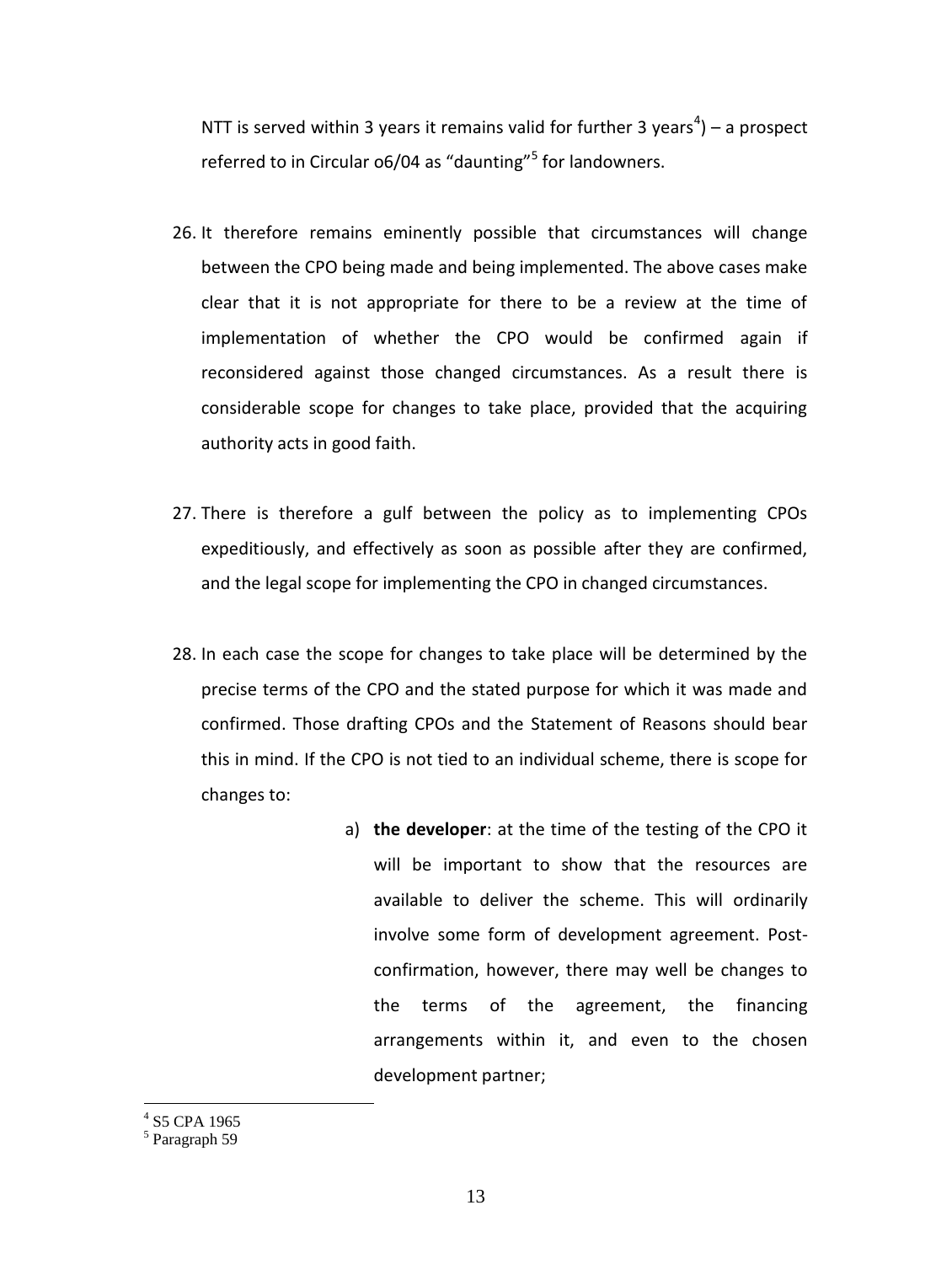- b) **the intended occupiers**: it will often form part of the case for a CPO that a particular anchor will be provided. Subsequent to the CPO this may change, together with consequent changes to the scheme;
- c) **the proposed development**, including the mix of uses and the inclusion of particular elements may change (e.g. hotel in **Iceland**), Again, ordinarily the power of compulsory acquisition will be confirmed against the background of specific proposals. Indeed it will ordinarily be necessary to show that there is no planning impediment to delivering the scheme<sup>6</sup>.
- d) the area **of land** to be developed;
- e) the funding of the scheme, although if the authority is of the view that the scheme as a whole is unviable and will remain so for the foreseeable future, the implementation of the CPO may be Wednesbury unreasonable (**Iceland**).

### **Timing**

 $\overline{a}$ 

29. This section of the paper touches briefly on some other elements of timing that will be relevant to the decision to implement the CPO.

30. Section 4 of the 1965 Act provides as follows:

"*The powers of the acquiring authority for the compulsory purchase of the land shall not be exercised after the expiration of* 

 $6$  Circular 06/04 paragraph 23.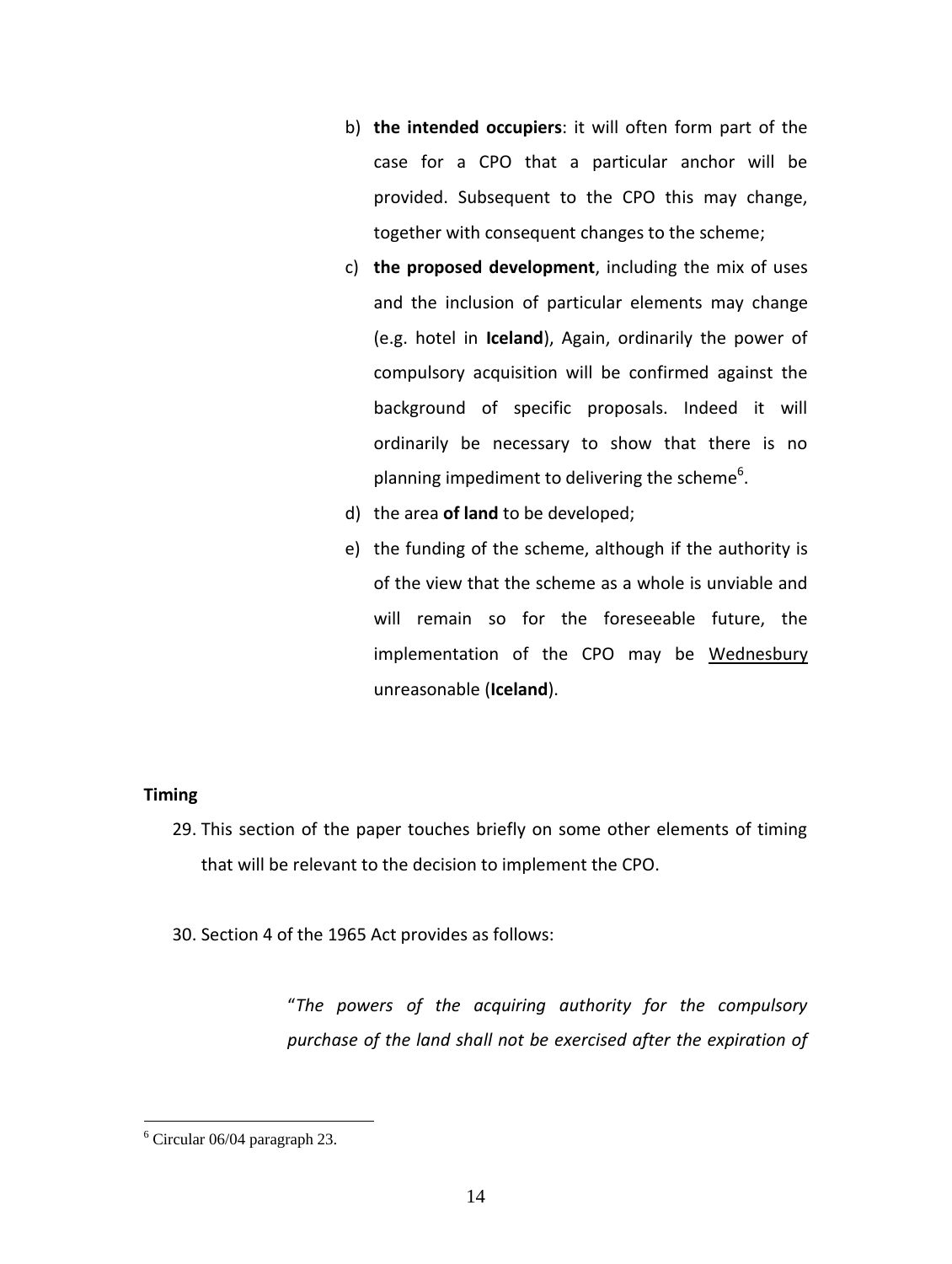*three years from the date on which the compulsory purchase order becomes operative"*

## Notice to Treat

- 31. Where a compulsory purchase order is implemented by service of a notice to treat there is no ambiguity in the meaning of this section or its practical effect. The notice to treat must be served under section 5 of the 1965 Act within three years of the CPO becoming operative<sup>7</sup>.
- 32. This then provides the longstop to make sure that the hard fought for CPO remains effective.

## Effect of Notice to Treat

- 33. However, the service of a notice to treat in relation to a particular interest gives rise to a claim for compensation. The decision to serve notices to treat must therefore be taken carefully, after the financial consequences have been weighed.
- 34. It may also be sensible to stagger the service of notice to treat and subsequent entry to manage the financial implications.

# Duration of Notice to Treat

 $\overline{a}$ 

35. A notice to treat shall cease to have effect three years after the date on which it is served (s5(2A) CPA 1965). This period is extendable, but only with the agreement of the person interested in the relevant land (s5(3A) CPA 1965).

<sup>7</sup> **Grice and Dudley Corp** [1958] Ch 329; **Marquis of Salisbury v Great Northern Railway Co** (1852) 17 QB 840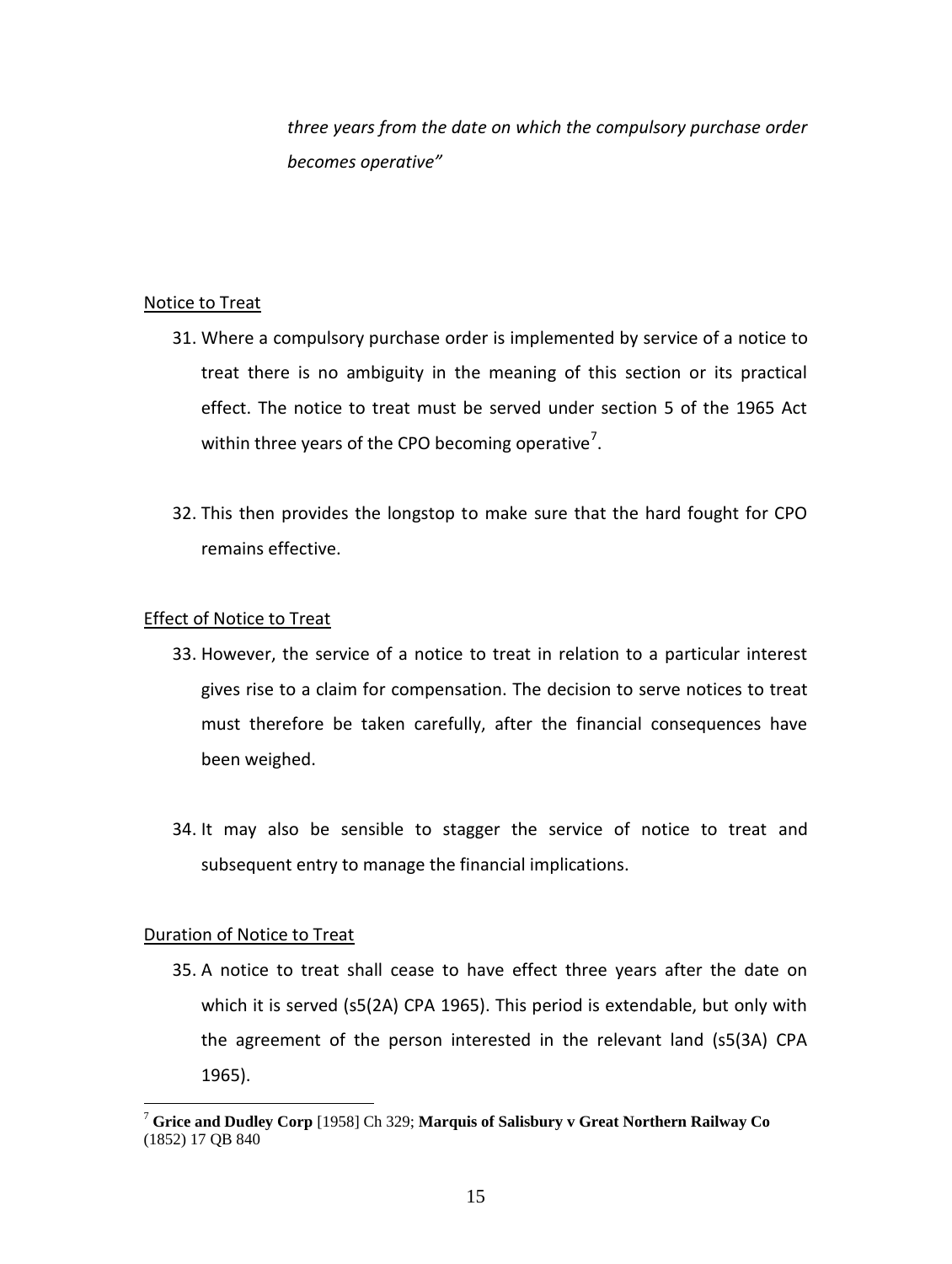- 36. In the event that a notice to treat is allowed to lapse, the acquiring authority are liable for compensation for any loss or expense by the giving of the notice and its ceasing to have effect (s5(2C)).
- 37. A notice to Treat may be withdrawn, but only in certain circumstances:
	- (a) By agreement;
	- (b) Within 6 weeks of receipt of a notice of claim for compensation under s4 LCA 1961;
	- (c) Where no claim has been submitted and the compensation has been determined by the Tribunal provided that possession has not been taken of the land (s31(2) LCA 1961)
	- (d) Where a landowner serves a notice requiring acquisition of his whole interest which would require the acquiring authority to take more land than it requires for its purposes (s8 CPA 1965).
- 38. It is to be noted that the NTT cannot be withdrawn prior to the service of a claim under subsection 31(1) of the LCA 1961 (**Acton v Trustees of Birmingham SW Circuit Methodist Church Manses Trust** [2006] 30 EG 184).
- 39. George Bartlett QC identified the purpose of the power of withdrawal as follows, at p103:

"*The purpose of the power to withdraw is clear. When the acquiring authority serves notice to treat, it is unlikely that it will be able to make a firm assessment of the compensation that it will have to pay in respect of its acquisition of the claimant's land. Although it ought to be able to assess the market value of the land (under 2(2) of section 5 of the 1961 Act), it is unlikely that it will have the knowledge needed to be able to assess additional elements of the compensation that are*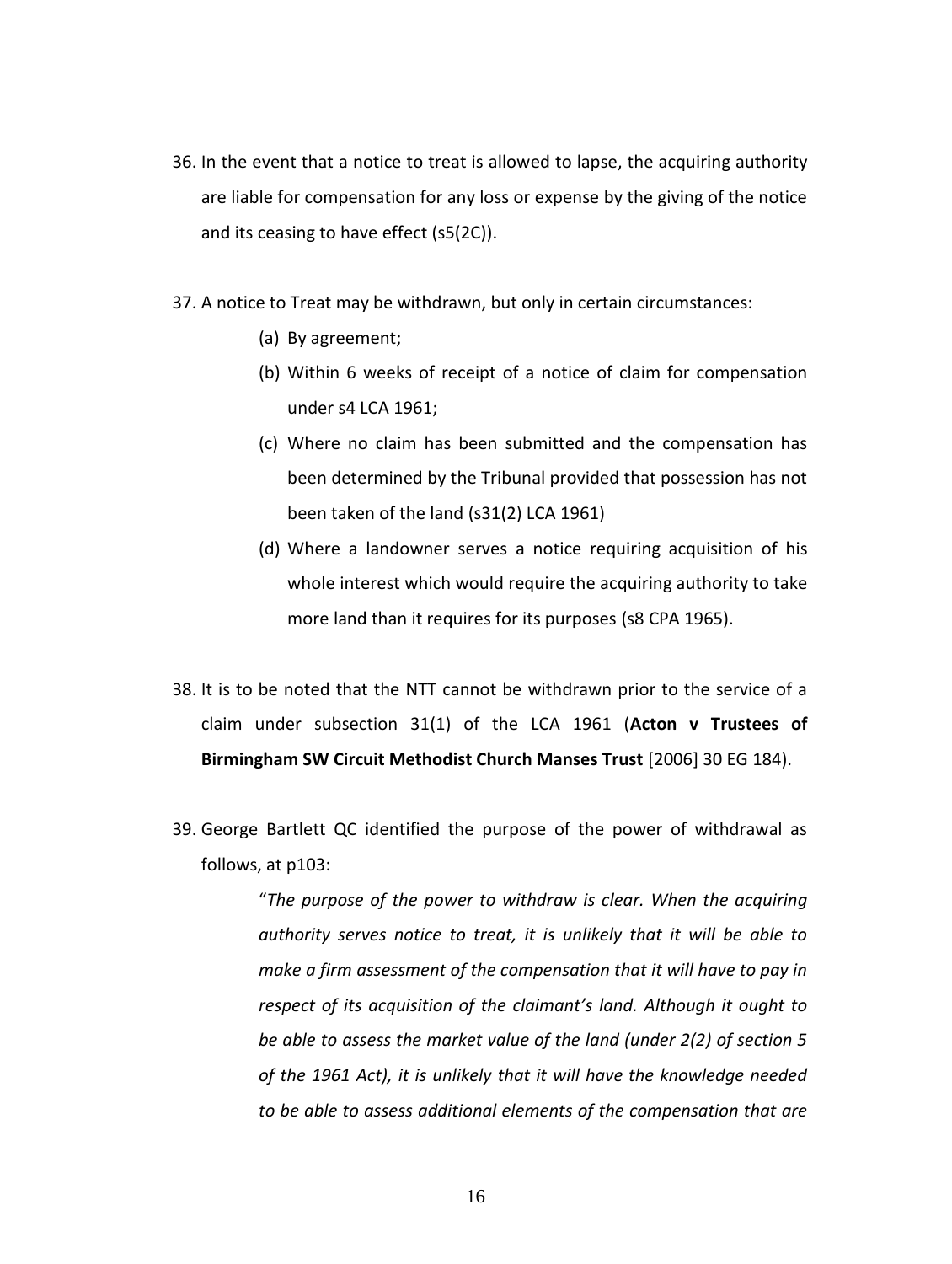*personal to the claimant – severance and injurious affection of its other land (under section 7 of the 1965 Act) or other consequential losses (under r(6)) – or to know whether the claim may be made on the basis of equivalent reinstatement (r(5)) or what the cost of this might be. The acquiring authority has to be able to withdraw the notice to treat when it knows what the limit of its liability is. Equally, however, the claimant needs to know where it stands, and the acquiring authority's power to withdraw is therefore limited in point of time. If it does not withdraw the notice to treat within six weeks of the notice of claim, or within six weeks of the tribunal's decision where no such notice has been served, it can be released from its liability to buy the land only if the claimant agrees or acquiesces*."

#### **General Vesting Declaration**

- 40. It is a necessary pre-condition to the execution of a General Vesting Declaration that preliminary notice is given in a prescribed form (section 3 CP(VD)A 1981).
- 41. It should be noted that this notice may be given in the statutory notice of confirmation of the CPO (i.e. the notice of the confirmation of the Order that is required to be published or served by s15 ALA 1961).
- 42. The giving of this preliminary notice cannot, however, be relied upon as an exercise of the powers of compulsory purchase for the purposes of section 4 of the 1965 Act, and so will not keep the CPO alive. There is discordant judicial consideration of this issue: Compare **Westminster CC v Quereshi**  (1990) 60 P & CR) and **Co-operative Insurance Society Ltd v Hastings**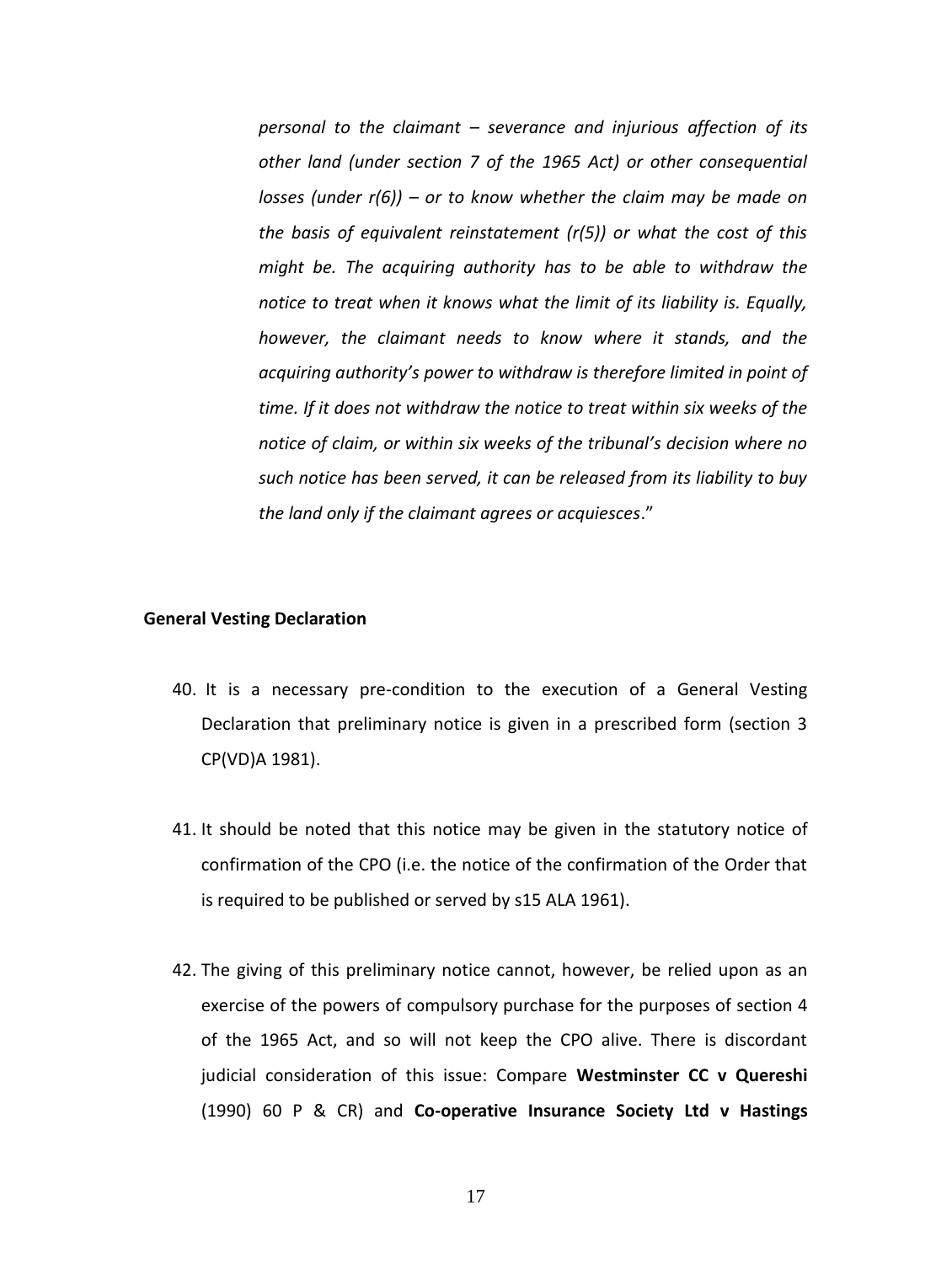**Borough Council** [1993] 2 EGLR. In my view, **Quereshi** is wrong and **Cooperative Insurance Society Ltd** is right. In the latter Vinelott J held as follows:

*"A CPO becomes operative when published only in the sense that the powers conferred by it then become exercisable. The question in any given case is when those powers were exercised. It is, in my view, simply impossible to say that a section 3 notice is an exercise of those powers. The service of the section 3 notice committed the Council to nothing; it was still open to the council to exercise their power by the service of a notice to treat if they subsequently decided to take that course. The service of the section 3 notice equally conferred no rights on the society, A notice under section 3 is, in my judgment, no more than a warning by an acquiring authority that they may use the procedure of the 1981 Act and proceed, as it were, in a single leap to completion of a purchase without the intermediate stage of what has been described as a quasi-contract – the creation of a legal relationship under which the owner has the right to require the compensation to be agreed or ascertained by the Lands Tribunal (and subject to the acquiring authority's right under section 31 of the 1961 Act to resile from that transaction) to be paid the compensation once agreed or ascertained. The conclusion reached by Aldous J has very serious consequences which, in my judgment, could not have been intended by the legislature. They are well illustrated by the instant case.*

*Moreover, if Aldous J's decision were right, it would be open to an acquiring authority in any case to serve notice under section 3 as soon as a CPO had been confirmed and published in order to prevent the* 

18

*…*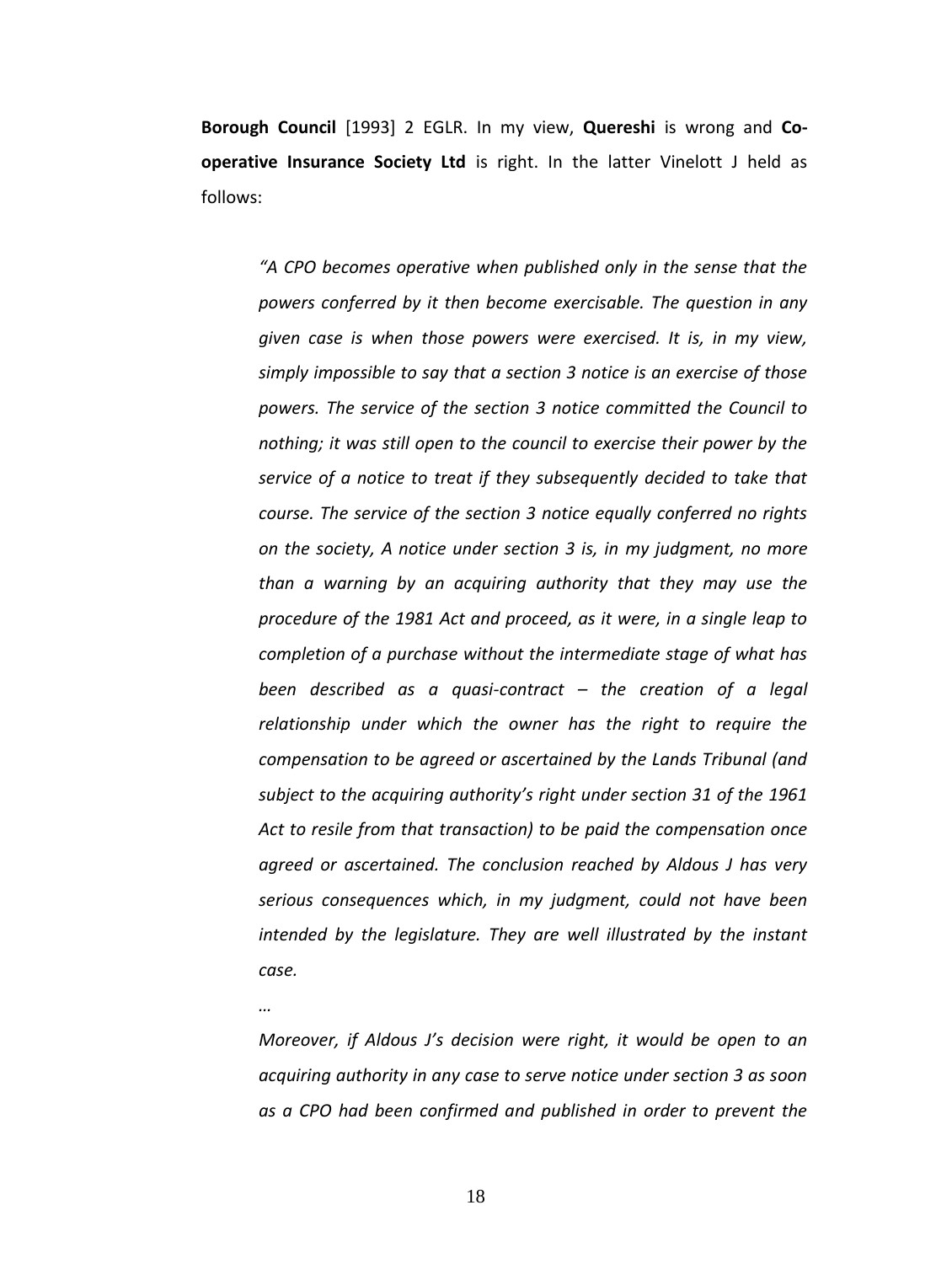*three year period in section 4 running against them. It would still be open to the acquiring authority to proceed by means of a notice to treat outside the three year period, it is preferred that course. The landowner would have no remedy, unless he could prove either that the section 3 notice was served in bad faith with the only or primary purpose of avoiding the time limit in section4, or that the acquiring authority's original; intention in obtaining the CPO has been abandoned."*

- 43. The upshot is that if it is decided to implement the CPO via the GVD route then it is necessary to have given the preliminary notice required under section 3 and executed the GVD within three years of the CPO being confirmed<sup>8</sup>. The GVD must not be executed for at least two months beginning with the date of the first publication of the preliminary notice or such longer period as may be specified in the notice (s5(1) CP(VD)A).
- 44. There is a further complication in that the preliminary notice must be published and served prior to any notice to treat (s3(2) CP(VD)A 1981).
- 45. Two practical points:
	- i. There is an obvious advantage in including the preliminary notice in the statutory notice of confirmation. In this way the requirement to give notice is met, and the acquiring authority keeps the option open to proceed via notice to treat and notice of entry, or via GVD.
	- ii. The AA should consider carefully the mechanism it intends to use. There may well be an advantage in using the NTT

<sup>8</sup> See also Circular 06/04, paragraph 63.